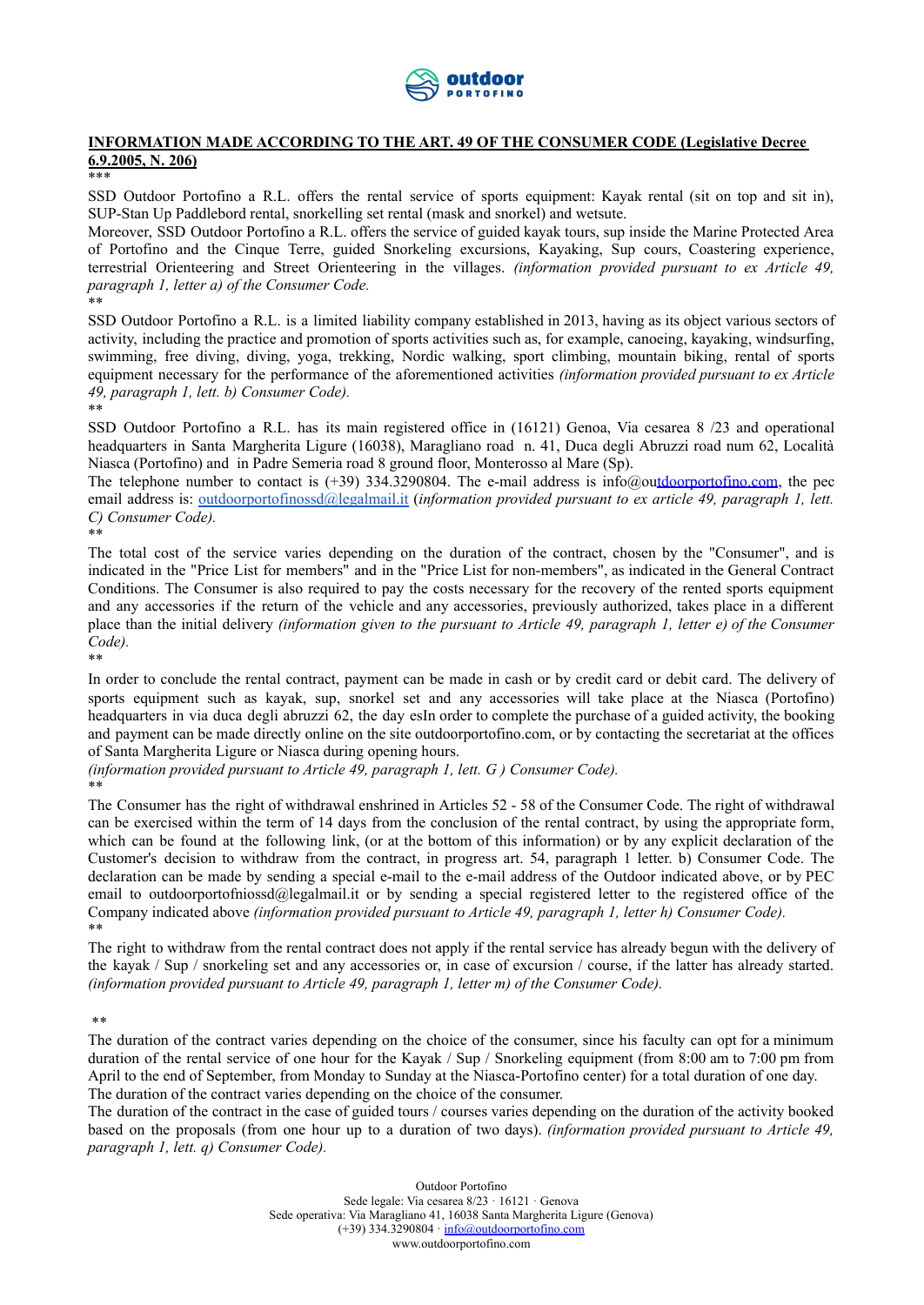

\*\*\*

The consumer, in order to book a guided excursion / an online course on the outdoorportofino.com website, is required to enter the data of his credit card, and to pay for the same.

In case of cancellation with less than 24 hours notice, 100% of the amount will be charged.

In case of no show (No Show), 100% of the total booking amount will be retained.

In case of cancellation by Outdoor Portofino due to adverse weather and / or sea conditions, the consumer will have the option to move the booking to the earliest possible date or to request a refund of the full amount (except for service costs).(*information provided pursuant to Article 49, paragraph 1, letter s) of the Consumer Code).*

\*\*\*

### **Rental SUP/Kayak/Set snorkeling Price List**

#### **I. PRICE LIST FOR NON-MEMBERS AND MEMBERS**

| <b>EQUIPEMENT</b>                    |                                                        | <b>Price</b> |                |           |                    |                             |                            |                                                         |                |  |
|--------------------------------------|--------------------------------------------------------|--------------|----------------|-----------|--------------------|-----------------------------|----------------------------|---------------------------------------------------------|----------------|--|
| <b>RENTAL</b>                        | ATTR.                                                  |              |                |           |                    | $\star$<br>T.E.<br>$=$      |                            |                                                         |                |  |
|                                      |                                                        |              |                |           | tesserati          |                             |                            |                                                         |                |  |
| <b>PORTOFINO</b>                     |                                                        | <b>Hours</b> |                |           |                    | Endas                       | <b>Days</b>                |                                                         |                |  |
|                                      |                                                        |              |                |           |                    |                             |                            | $> 3$  >                                                | $\overline{7}$ |  |
|                                      |                                                        | $\mathbf{1}$ | $\overline{2}$ | 3         | $\overline{4}$     |                             | $1$ gg                     | gg                                                      | gg             |  |
|                                      | <b>Shark</b><br>$\blacktriangleleft$<br><b>Singolo</b> | € 13         | € 23           | € 32 € 40 |                    |                             | € 40                       | $\vert \in 36 \vert \in 32$                             |                |  |
|                                      | <b>MEMBERSHIP</b><br><b>PRICE</b>                      | € 10         | € 18           |           | € 26 € 32          |                             | € 32                       | € 29 € 26                                               |                |  |
|                                      | <b>Shark</b><br>2 <sup>1</sup><br><b>Doppio</b>        | € 22         | € 38           |           | € 52 € 65          |                             | € 65                       | $ \epsilon 59  \epsilon 53$                             |                |  |
|                                      | <b>MEMBERSHIP</b><br><b>PRICE</b>                      | € 18         | € 30           |           | € 42 € 52          |                             | € 52                       | $\vert \in 47 \vert \in 42$                             |                |  |
|                                      | <b>Portofino</b>                                       |              |                |           | € 45               |                             | €45 $ \in$ 41 $ \in$ 36    |                                                         |                |  |
|                                      | <b>MEMBERSHIP</b><br><b>PRICE</b>                      |              |                |           | € 45               | Patent<br>or<br>preparatory | €45 $ \in$ 41 $ \in$ 36    |                                                         |                |  |
|                                      | <b>Doppio SIT IN</b>                                   |              |                |           | € 65               | course                      | € 65                       | $ \epsilon 59  \epsilon 53$                             |                |  |
| <b>KAYAK</b>                         | <b>MEMBERSHIP</b><br><b>PRICE</b>                      |              |                |           | € 45               | required<br>for<br>rental   | € 45                       | $ \epsilon 41 \epsilon 36$                              |                |  |
|                                      | <b>SUP</b>                                             | € 15         | € 29           |           | $\epsilon$ 41 € 50 |                             | € 50                       | $\epsilon$ 45 $\epsilon$ 41                             |                |  |
|                                      | <b>MEMBERSHIP</b><br><b>PRICE</b>                      | € 12         | € 23           |           | € 33 € 40          |                             | € 40                       | $\vert \in 36 \vert \in 32$                             |                |  |
|                                      | Mega Sup x 4                                           | € 30         | € 55           |           | € 75 € 90          |                             |                            |                                                         |                |  |
| <b>SUP</b>                           | <b>Mega Sup x 2</b>                                    | € 22         | $\epsilon$ 40  |           | € 52  € 65         |                             |                            |                                                         |                |  |
|                                      | <b>Set Snorkeling</b>                                  | € 5          | €9             |           | € 12 € 14          |                             | € 14                       | $ \boldsymbol{\epsilon}$ 13 $ \boldsymbol{\epsilon}$ 11 |                |  |
|                                      | <b>Wetsute</b>                                         | € 5          | €9             |           | € 12 € 14          |                             | € 14                       | $ \boldsymbol{\epsilon}$ 13 $ \boldsymbol{\epsilon}$ 11 |                |  |
|                                      | Only:<br>mask<br>snorkel<br>googgles/ fins             | €2           | €4             | l€ 6      | <b>E</b> 8         |                             | €8                         | $\epsilon$ 7                                            | € 6            |  |
| <b>SNORKELING</b><br><b>SWIMMING</b> | E Mask<br>and<br>snorkel                               | € 3          | €6             | l€ 9      | E 12               |                             | € 12 $\in$ 11 $\models$ 10 |                                                         |                |  |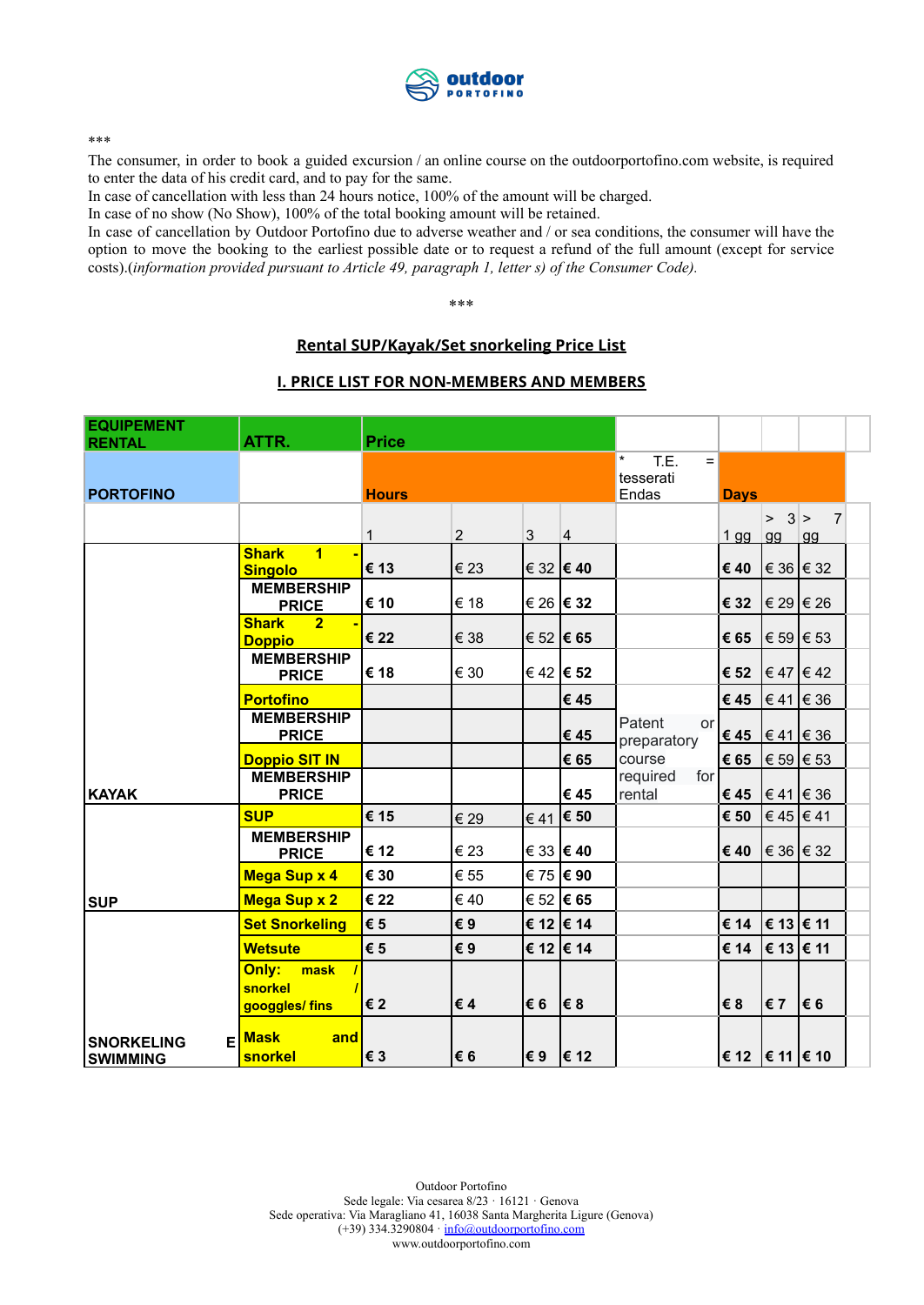

## **EXCURSIONS, COURSES AND OTHER ACTIVITIES PRICE LIST**

|                                     | <b>EXCURSIONS</b>                               | <b>DUR</b><br>N            | <b>ATIO PLACE</b>          | <b>START</b><br><b>TIME</b>    | N° MIN         | N° MAX | <b>SEASONA</b><br><b>LITY</b> | <b>PRICE</b> | <b>Surcharge</b><br>IF.<br><b>PRIVATE</b> |
|-------------------------------------|-------------------------------------------------|----------------------------|----------------------------|--------------------------------|----------------|--------|-------------------------------|--------------|-------------------------------------------|
|                                     | <b>KAYAK</b>                                    |                            |                            |                                |                |        |                               |              |                                           |
| Portofin<br>o Kayak<br><b>Tours</b> | Portofino<br>Kayak<br><b>Tour</b>               | 1,5h                       | Niasca,<br>Portofino       | 10:30                          | 2              | 25     | 12/12                         | €45          | 550                                       |
|                                     | Portofino Kayak &<br><b>Snorkeling Tour</b>     | 2,5h                       | Niasca,<br>Portofino       | 10:30                          | 2              | 15     | JUN - 15<br>OCT               | €72          | 569                                       |
|                                     | Portofino<br><b>Sunset</b><br>Kayak & Wine Tour | 2h                         | Niasca,<br>Portofino       | 17:30                          | 2              | 25     | JUN-SEPT                      | € 52         | 5570                                      |
|                                     | Pagaiata e Aperitivo<br>Portofino               | 2h                         | Niasca,<br>Portofino       | 11:00<br>$\mathsf O$<br>17:00) | $\overline{2}$ |        | JUN-SEPT                      | € 28,00      |                                           |
| <b>Cinque</b><br><b>Terre</b>       | Cinque Terre Kayak<br><b>Tour</b>               | 3h                         | Monteros<br>sso (SP)       | 10:30                          | 3              | 8      | 12/12                         | €85          | $>\epsilon$ 100                           |
| <b>Kayak</b><br><b>Tours</b>        | <b>Cinque Terre Sunset</b><br>Kayak & Wine Tour | 2,5h                       | <b>Monteros</b><br>so (SP) | 16:30                          | 3              | 8      | APR-SEPT                      | € 85         | >€100                                     |
| Sea Kayak<br>Course                 | Sea Kayak 1st Level<br>Course                   | 3 <sub>h</sub>             | Niasca,<br>Portofino       | 9:30                           | 2              | 6      | 12/12                         | € 105        |                                           |
|                                     | Sea Kayak 2nd Level<br>Course                   | 6h                         | Niasca,<br>Portofino       | 9:30                           | 2              | 6      | 12/12                         | € 180        |                                           |
|                                     | Sea Kayak 3rd Level<br>Course                   | 12h h<br>in<br>two<br>days | Niasca,<br>Portofino       | 9:30                           | $\overline{2}$ | 6      | 12/12                         | € 260        |                                           |
|                                     | <b>SUP</b>                                      |                            |                            |                                |                |        |                               |              |                                           |
| <b>SUP</b><br><b>Experienc</b><br>e | <b>SUP Experience</b>                           | 1,5h                       | Niasca,<br>Portofino       | 14:00                          | 2              | 15     | 12/12                         | € 45         | $>\epsilon$ 50                            |
|                                     | <b>YOGA</b>                                     |                            |                            |                                |                |        |                               |              |                                           |
| Yoga<br><b>Lessons</b>              | <b>SUP Yoga</b>                                 | 1 <sub>h</sub>             | Niasca,<br>Portofino       | 9:00                           | 2              | 5      | MAY-SEPT $ \epsilon$ 20       |              |                                           |
|                                     | <b>SNORKELING</b>                               |                            |                            |                                |                |        |                               |              |                                           |
| <b>Snorkeling</b><br><b>Tours</b>   | <b>Snorkeling Tour</b>                          | 1 <sub>h</sub>             | Niasca,<br>Portofino       | 12:00                          | $\overline{2}$ | 15     | <b>JUN-15</b><br>OCT          | € 35         | $>\epsilon$ 40                            |
|                                     | <b>COASTEERING</b>                              |                            |                            |                                |                |        |                               |              |                                           |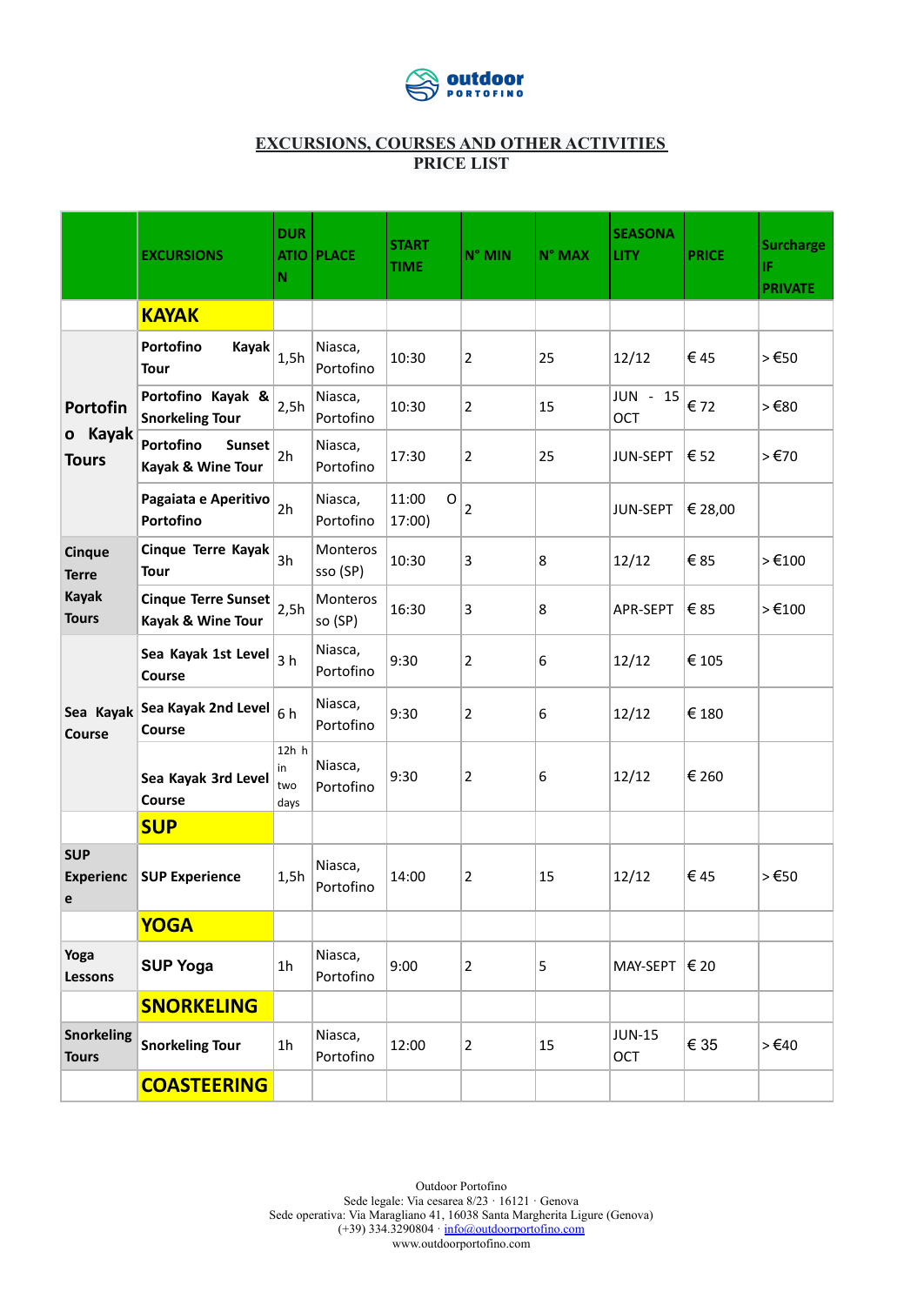

| Coasteerin<br><b>Niasca</b><br>g<br>Portofino | <b>Coasteering Niasca</b><br>Portofino      | 2,5h                              | Niasca,<br>Portofino                                     | 10.00 | $\overline{2}$ | 12  | 12/12               | € 60  |  |
|-----------------------------------------------|---------------------------------------------|-----------------------------------|----------------------------------------------------------|-------|----------------|-----|---------------------|-------|--|
|                                               | <b>NUOTO</b>                                |                                   |                                                          |       |                |     |                     |       |  |
| Open<br>water<br>swimming                     | Open<br>water $ _{ca.}$<br>swimming lessons | 30<br>min.                        | Niasca,<br>Portofino                                     |       | 1              |     | <b>JUN - SEPT</b>   | € 25  |  |
| lessons                                       |                                             | 30<br>min.<br>ca.                 | Niasca,<br>Portofino                                     |       | 1              |     |                     | € 130 |  |
|                                               | <b>BIMBI</b>                                |                                   |                                                          |       |                |     |                     |       |  |
| Sea<br><b>Nature</b><br><b>School</b>         | <b>Sea Nature School</b>                    | 5<br>gg<br>morni<br>ng            | Niasca,<br>Portofino                                     | 9:30  | 4              | 12  | 15 JUN -<br>15 SEPT | € 190 |  |
|                                               |                                             | $\sqrt{5}$<br>gg<br>aftern<br>oon | Niasca,<br>Portofino                                     | 14:00 | 4              | 12  | 15 JUN -<br>15 SEPT | € 190 |  |
|                                               | SN<br>Full<br><b>Immersion</b>              | 5<br>gior<br>ni                   | Niasca,<br>Portofino                                     | 10    | 4              | 12  | event               | € 320 |  |
|                                               | <b>Outdoor Camp</b>                         | 3h                                | Portofino<br>Vetta                                       | 9:30  | $\overline{2}$ | 12  | event               | € 35  |  |
|                                               | <b>Coasteering</b><br>Camp                  | 2h3<br>0                          | Niasca,<br>Portofino                                     | 15:00 | 3              | 12  | APR/OCT             | €45   |  |
|                                               | <b>Paddling Camp</b>                        | 2h3<br>$\mathbf{0}$               | Niasca,<br>Portofino                                     | 15:00 | 3              | 12  | APR/OCT             | €45   |  |
|                                               | <b>Snorkeling</b><br>Camp                   | 2h3<br>0                          | Niasca,<br>Portofino                                     | 15:00 | 3              | 12  | JUN/SEPT            | ∣€ 45 |  |
|                                               | <b>ORIENTEERING</b>                         |                                   |                                                          |       |                |     |                     |       |  |
| <b>Street</b><br>ng                           | Orienteeri Street Orienteering              | 2h<br>ca.                         | Santa<br>Margherita,<br>Portofino,<br>Camogli,<br>Genova | 10:30 | 15             | 100 | 12/12               | €15   |  |
| Orienteeri<br>park<br>Portofino               | ng in the Orienteering<br>of Challenge      | 2/3<br>h                          | Santa<br>Margherita,<br>Portofino,<br>Camogli            | nd    | 15             | 100 | 12/12               | € 34  |  |
|                                               | <b>TEAM</b>                                 |                                   |                                                          |       |                |     |                     |       |  |
|                                               | <b>BUILDING</b>                             |                                   |                                                          |       |                |     |                     |       |  |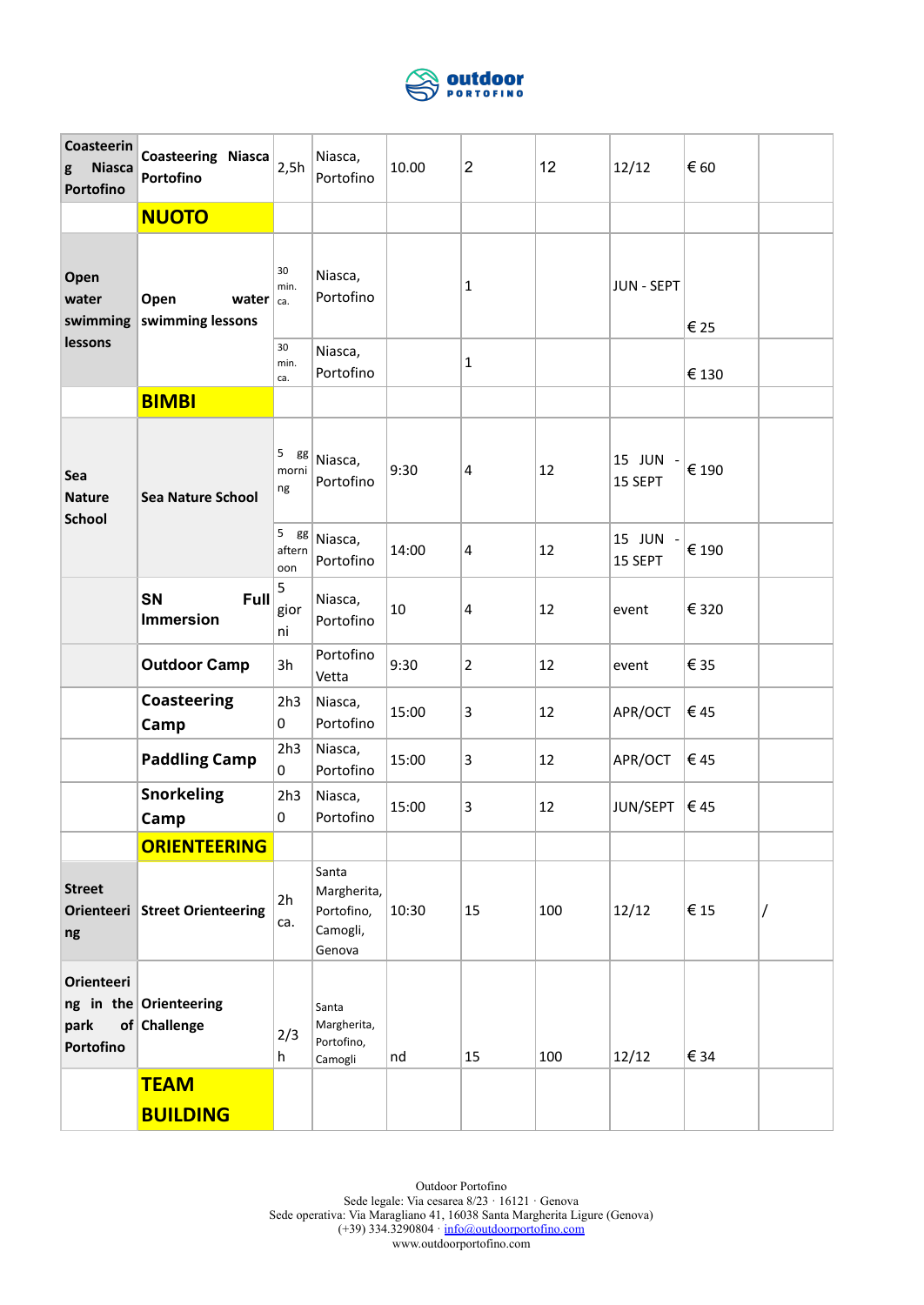

| <b>Marine</b><br>Orienteeri<br>ng | <b>Marine</b><br><b>Orienteering</b>                        | 2h3<br>$0$ ca. | Niasca,<br>Portofino |       | 6<br>16<br>31               | 15<br>30<br>50 | JUN-SEPT | $\vert \epsilon$ 65<br>€ 53<br>€45 |  |
|-----------------------------------|-------------------------------------------------------------|----------------|----------------------|-------|-----------------------------|----------------|----------|------------------------------------|--|
| Sup<br><b>Games</b>               | <b>Sup Games</b>                                            | $1,5-$<br>2h   | Niasca,<br>Portofino | 17:00 | $6\overline{6}$<br>16<br>21 | 15<br>21<br>50 | JUN-SEPT | € 35<br>€ 32<br>€ 28               |  |
|                                   | <b>AND</b><br><b>HEN</b>                                    |                |                      |       |                             |                |          |                                    |  |
|                                   | <b>BACHELOR</b>                                             |                |                      |       |                             |                |          |                                    |  |
|                                   | <b>PARTY</b>                                                |                |                      |       |                             |                |          |                                    |  |
| SUPer Fun<br>&<br>Aperitivo       | <b>SUPer</b><br>Fun<br>$\mathbf{g}_\mathrm{t}$<br>Aperitivo | 2h             | Niasca,<br>Portofino | 17:30 | (2)3                        | 12             | JUN-SEPT | ∣€ 46                              |  |

\*Fareharbor service charges will be applied to the prices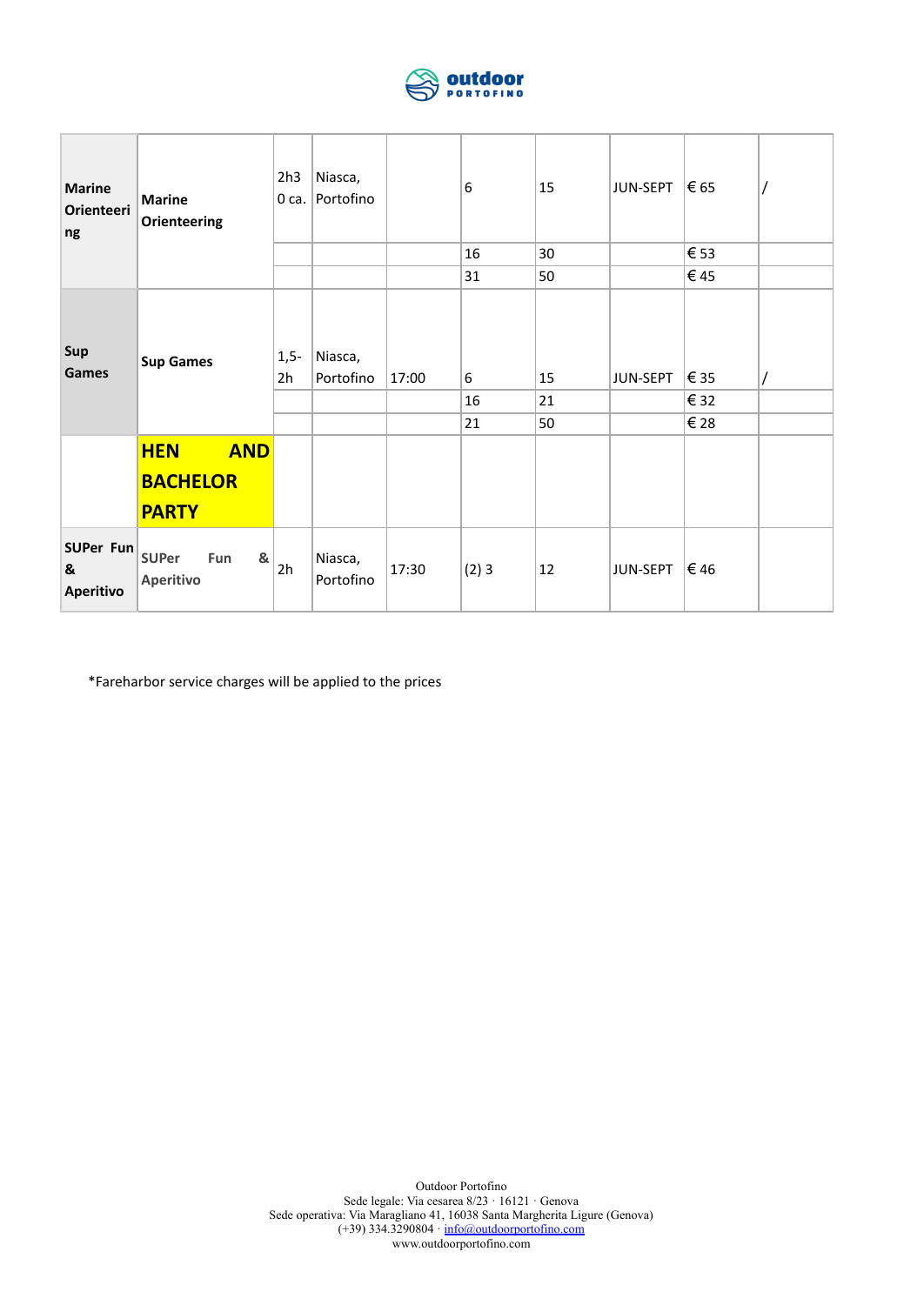

# **INFORMATION REGARDING THE EXERCISE OF THE LAW OF WITHDRAWAL**

**A. Standard Instructions on Withdrawal**

*- pursuant to article 49, paragraph 4, Legislative Decree no. 206/2005 (Consumer Code) -*

# Right of withdrawal

You have the right to withdraw from the contract, without giving any reason, within 14 days.

The withdrawal period expires after 14 days from the conclusion of the rental agreement or the guided tour/course, and in any case it cannot be found application in the event that the renta/ guided tour/course service has already begun with the delivery of the bicycle and any accessories or with the beginning of the guided activity or course.

To exercise the right of withdrawal, you must inform us of your decision to withdraw from this contract

through an explicit declaration (registered letter with acknowledgment of receipt or e-mail).

To this end, it may use the attached withdrawal form, but it is not mandatory. The form, completed in its entirety, must be sent by registered letter with notice of return, or by e-mail communication, to the following addresses:

- − SSD Outdoor Portofino c/o (16121) Genova, Via Cesarea 8/23;
- − Email: [info@outdoorportofino.com](mailto:info@outdoorportofino.com).
- − PEC: outdoorportofinossf@legalmail.it

To comply with the withdrawal deadline, it is sufficient for you to send the communication relating to the exercise of the withdrawal right of withdrawal before the withdrawal period expires-before the expiration of the withdrawal period before the expiry of the 14 days.

## Effects of withdrawal

If you withdraw from this contract, you will be reimbursed for all payments made to us, without undue delay and in any case no later than 14 days from the day we are informed of your decision to withdraw from this contract. These refunds will be made using the same payment method you used for the initial transaction.